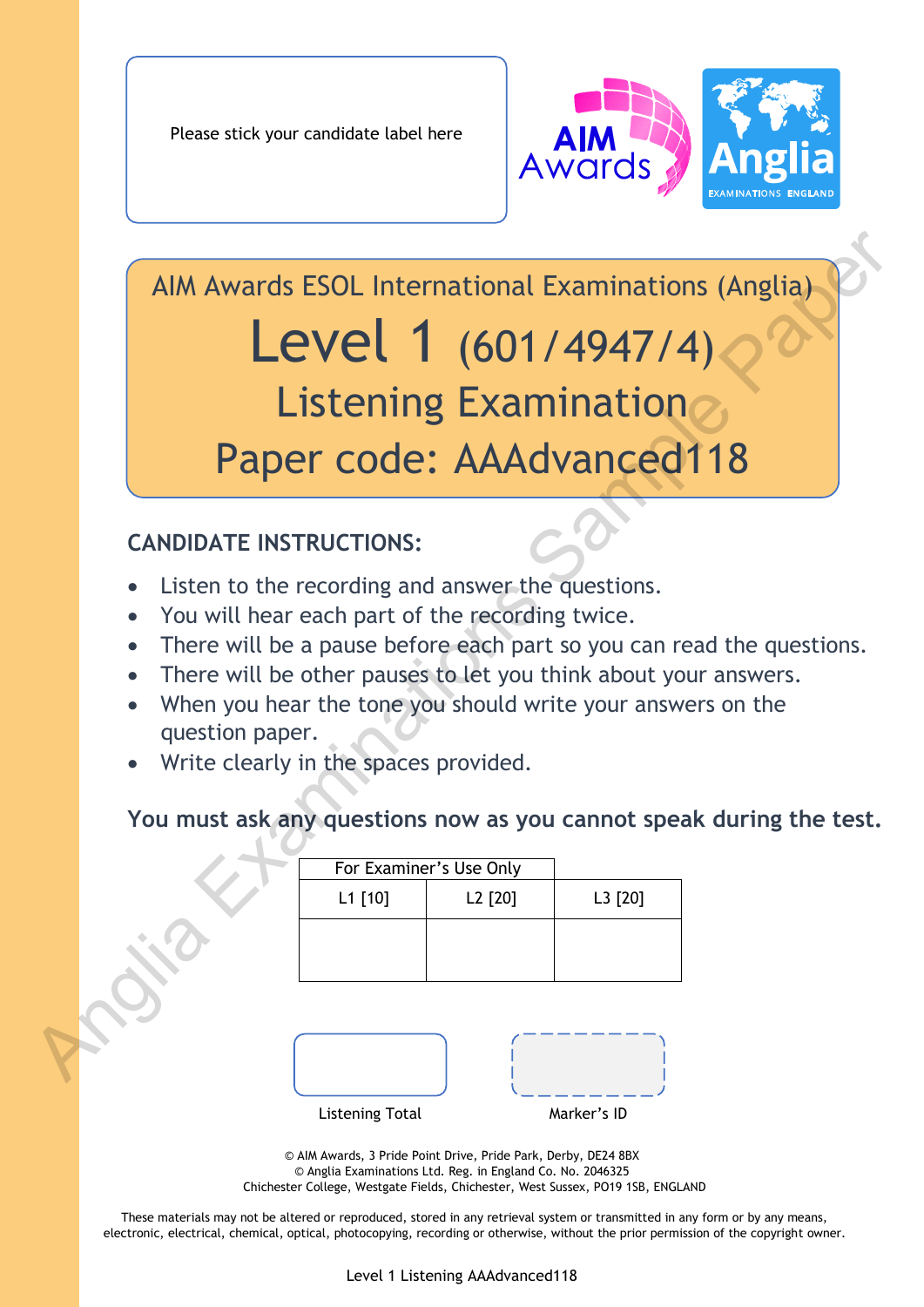#### **Section L1 (10 marks) Listen and complete the notes that the man makes on the paper***.*

Estate agent House = Semi-detached near (e.g.) park in Shorley Number of bedrooms? **(1) \_\_\_\_\_\_\_\_\_\_\_\_\_\_\_\_\_\_\_** Large, **(2) \_\_\_\_\_\_\_\_\_\_\_\_\_\_\_\_\_\_\_** garden Asking price: **(3) \_\_\_\_\_\_\_\_\_\_\_\_\_\_\_\_\_\_\_** Meeting to view house : Friday am at **(4) \_\_\_\_\_\_\_\_\_\_\_\_\_\_\_\_\_\_\_** Available date: **(5) \_\_\_\_\_\_\_\_\_\_\_\_\_\_\_\_\_\_\_** New wallpaper needed in the **(6) \_\_\_\_\_\_\_\_\_\_\_\_\_\_\_\_\_\_\_**. Smallest bedroom needs **(7) \_\_\_\_\_\_\_\_\_\_\_\_\_\_\_\_\_\_\_** l Directions – turn left at red house and go down **(8) \_\_\_\_\_\_\_\_\_\_\_\_\_\_\_\_\_\_\_** Lane. House is on right. Mobile phone number : **(9) \_\_\_\_\_\_\_\_\_\_\_\_\_\_\_\_\_\_\_\_\_\_** Twitter : **(10) \_\_\_\_\_\_\_\_\_\_\_\_\_\_\_\_\_\_\_\_\_\_\_\_\_\_\_\_\_\_\_**  $\overline{\phantom{a}}$ Estate agent<br>
House = Semi-detabled man (ns) park in Shortey<br>
Number of bedvoorns? (1)<br>
Large (1)<br>
Large (1)<br>
Asseming prise: 0)<br>
<br>
Available date: (3)<br>
<br>
Number examples: Friday am at (0)<br>
<br>
Available date: (3)<br>
<br>
Number

Marks Awarded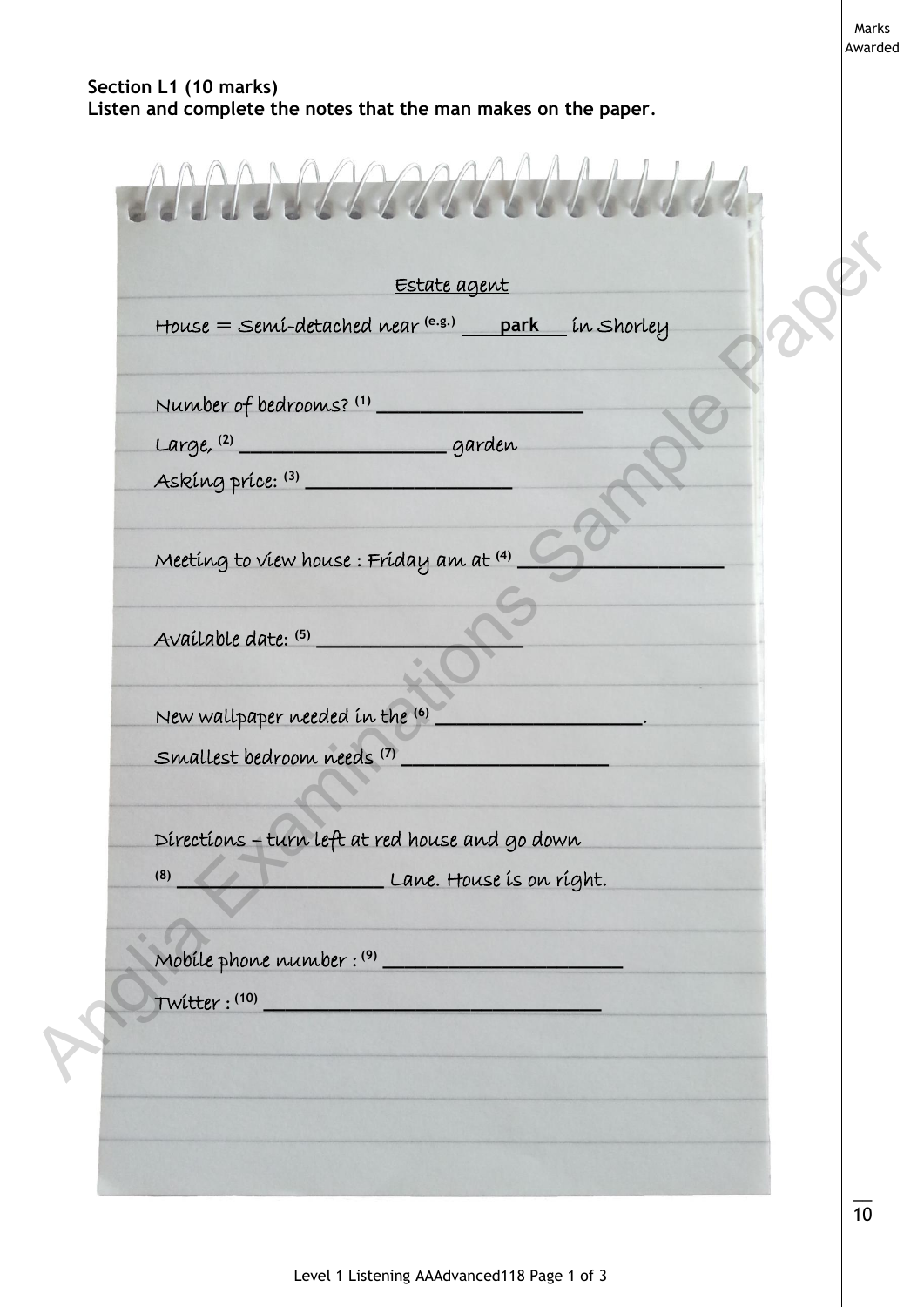#### **Section L2 (20 marks)**

**You are going to hear someone reading the news. From the information you hear, you must tick () whether the statements are true or false, or the speaker doesn't say. Remember that to be true a statement must be correct in every detail, according to what you hear. There will now be a 20 second pause to allow you to read the questions.**

|     |                                       | <b>True</b> | False | Doesn't |
|-----|---------------------------------------|-------------|-------|---------|
| 1.  | The wolves were caught on camera.     |             |       | say     |
| 2.  | The wolves have cubs.                 |             |       |         |
| 3.  | The wolves are living near a farm.    |             |       |         |
| 4.  | The French couple were on holiday.    |             |       |         |
| 5.  | The tree damaged their house.         |             |       |         |
| 6.  | One of them was injured.              |             |       |         |
| 7.  | The axe-heads were found in Norway.   |             |       |         |
| 8.  | The axe-heads were buried on purpose. |             |       |         |
| 9.  | There were seven axe-heads in total.  |             |       |         |
| 10. | It will rain tomorrow.                |             |       |         |